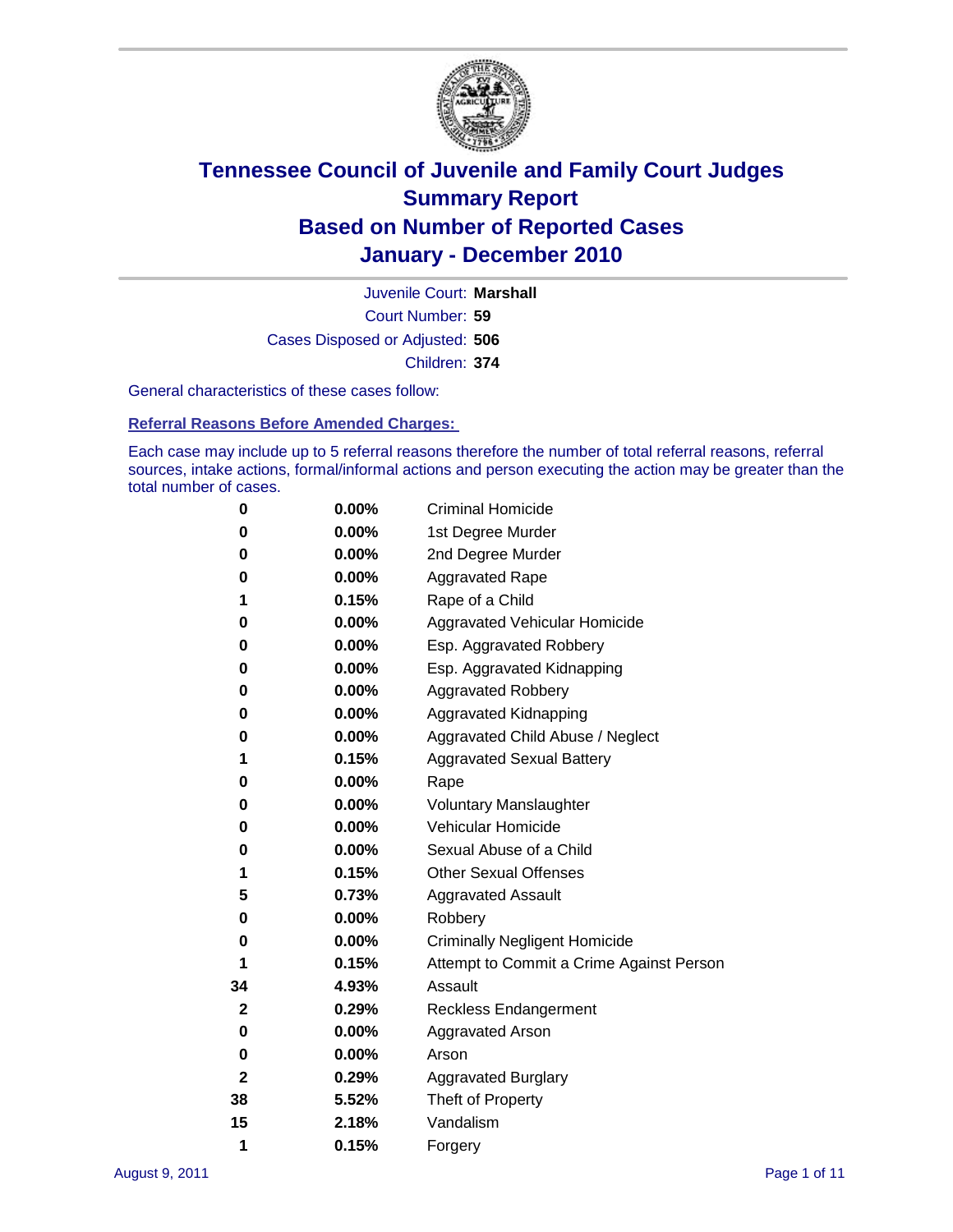

Court Number: **59** Juvenile Court: **Marshall** Cases Disposed or Adjusted: **506** Children: **374**

#### **Referral Reasons Before Amended Charges:**

Each case may include up to 5 referral reasons therefore the number of total referral reasons, referral sources, intake actions, formal/informal actions and person executing the action may be greater than the total number of cases.

| $\pmb{0}$    | 0.00%    | <b>Worthless Checks</b>                                     |
|--------------|----------|-------------------------------------------------------------|
| 1            | 0.15%    | Illegal Possession / Fraudulent Use of Credit / Debit Cards |
| 6            | 0.87%    | <b>Burglary</b>                                             |
| 1            | 0.15%    | Unauthorized Use of a Vehicle                               |
| 1            | 0.15%    | <b>Cruelty to Animals</b>                                   |
| 1            | 0.15%    | Sale of Controlled Substances                               |
| 6            | 0.87%    | <b>Other Drug Offenses</b>                                  |
| 7            | 1.02%    | Possession of Controlled Substances                         |
| 0            | $0.00\%$ | <b>Criminal Attempt</b>                                     |
| 0            | 0.00%    | Carrying Weapons on School Property                         |
| 1            | 0.15%    | Unlawful Carrying / Possession of a Weapon                  |
| 2            | 0.29%    | <b>Evading Arrest</b>                                       |
| 6            | 0.87%    | Escape                                                      |
| 1            | 0.15%    | Driving Under Influence (DUI)                               |
| 21           | 3.05%    | Possession / Consumption of Alcohol                         |
| 1            | 0.15%    | Resisting Stop, Frisk, Halt, Arrest or Search               |
| $\mathbf{2}$ | 0.29%    | <b>Aggravated Criminal Trespass</b>                         |
| $\mathbf 2$  | 0.29%    | Harassment                                                  |
| $\pmb{0}$    | 0.00%    | Failure to Appear                                           |
| 3            | 0.44%    | Filing a False Police Report                                |
| $\mathbf{2}$ | 0.29%    | Criminal Impersonation                                      |
| 12           | 1.74%    | <b>Disorderly Conduct</b>                                   |
| 14           | 2.03%    | <b>Criminal Trespass</b>                                    |
| 3            | 0.44%    | Public Intoxication                                         |
| 0            | $0.00\%$ | Gambling                                                    |
| 195          | 28.30%   | <b>Traffic</b>                                              |
| 0            | $0.00\%$ | Local Ordinances                                            |
| 0            | $0.00\%$ | Violation of Wildlife Regulations                           |
| 0            | $0.00\%$ | Contempt of Court                                           |
| 21           | 3.05%    | Violation of Probation                                      |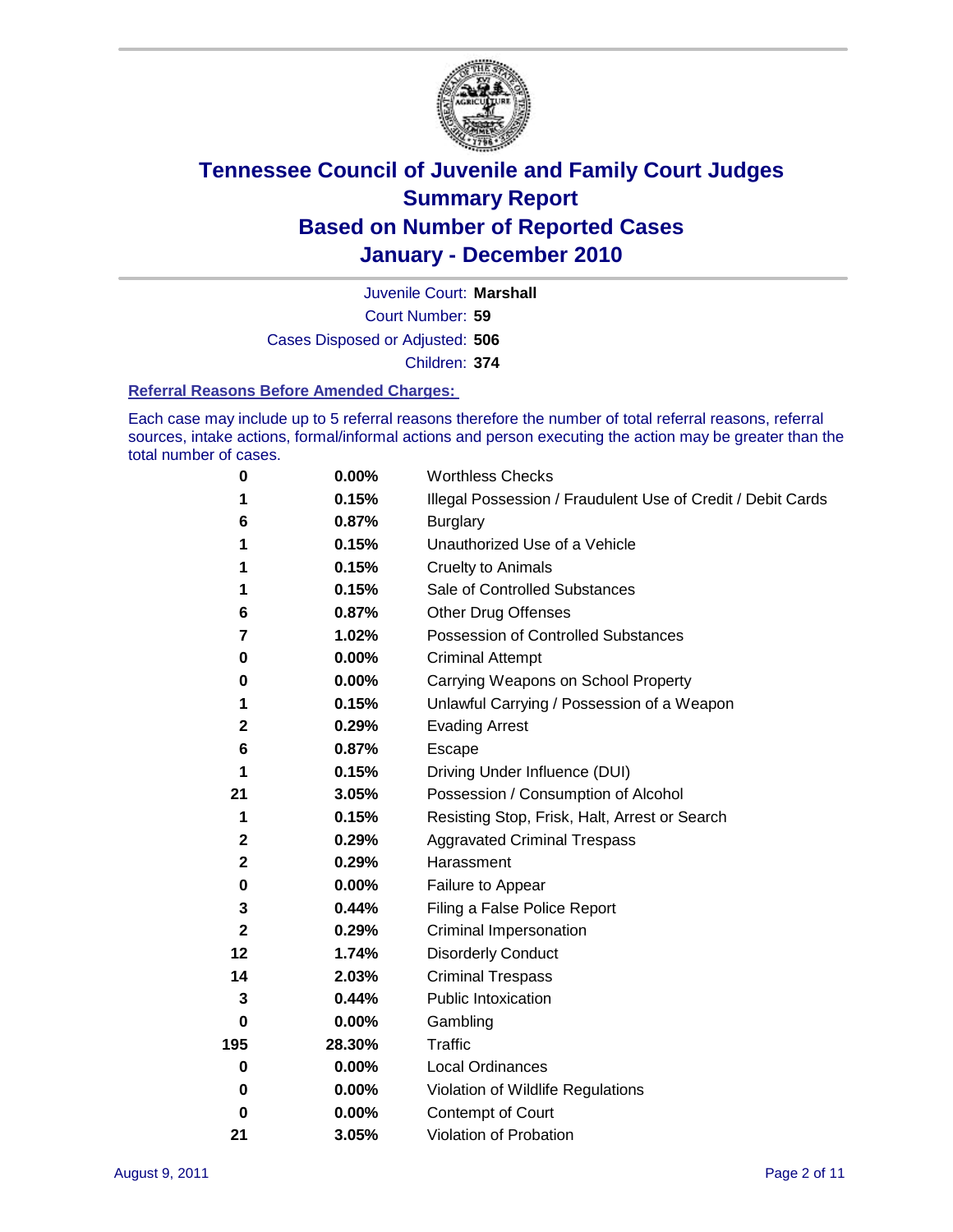

Court Number: **59** Juvenile Court: **Marshall** Cases Disposed or Adjusted: **506** Children: **374**

#### **Referral Reasons Before Amended Charges:**

Each case may include up to 5 referral reasons therefore the number of total referral reasons, referral sources, intake actions, formal/informal actions and person executing the action may be greater than the total number of cases.

| 689            | 100.00% | <b>Total Referrals</b>                 |
|----------------|---------|----------------------------------------|
| 86             | 12.48%  | Other                                  |
| 0              | 0.00%   | Consent to Marry                       |
| 0              | 0.00%   | <b>Request for Medical Treatment</b>   |
| 1              | 0.15%   | <b>Child Support</b>                   |
| 6              | 0.87%   | Paternity / Legitimation               |
| 5              | 0.73%   | Visitation                             |
| 30             | 4.35%   | Custody                                |
| 0              | 0.00%   | <b>Foster Care Review</b>              |
| 0              | 0.00%   | <b>Administrative Review</b>           |
| 0              | 0.00%   | <b>Judicial Review</b>                 |
| $\bf{0}$       | 0.00%   | Violation of Informal Adjustment       |
| 0              | 0.00%   | <b>Violation of Pretrial Diversion</b> |
| 0              | 0.00%   | <b>Termination of Parental Rights</b>  |
| 31             | 4.50%   | Dependency / Neglect                   |
| $\bf{0}$       | 0.00%   | <b>Physically Abused Child</b>         |
| 0              | 0.00%   | <b>Sexually Abused Child</b>           |
| $\overline{7}$ | 1.02%   | <b>Violation of Curfew</b>             |
| $\mathbf{2}$   | 0.29%   | Violation of a Valid Court Order       |
| 31             | 4.50%   | Possession of Tobacco Products         |
| $\bf{0}$       | 0.00%   | Out-of-State Runaway                   |
| 19             | 2.76%   | In-State Runaway                       |
| 19             | 2.76%   | Truancy                                |
| 30             | 4.35%   | <b>Unruly Behavior</b>                 |
| 12             | 1.74%   | Violation of Aftercare                 |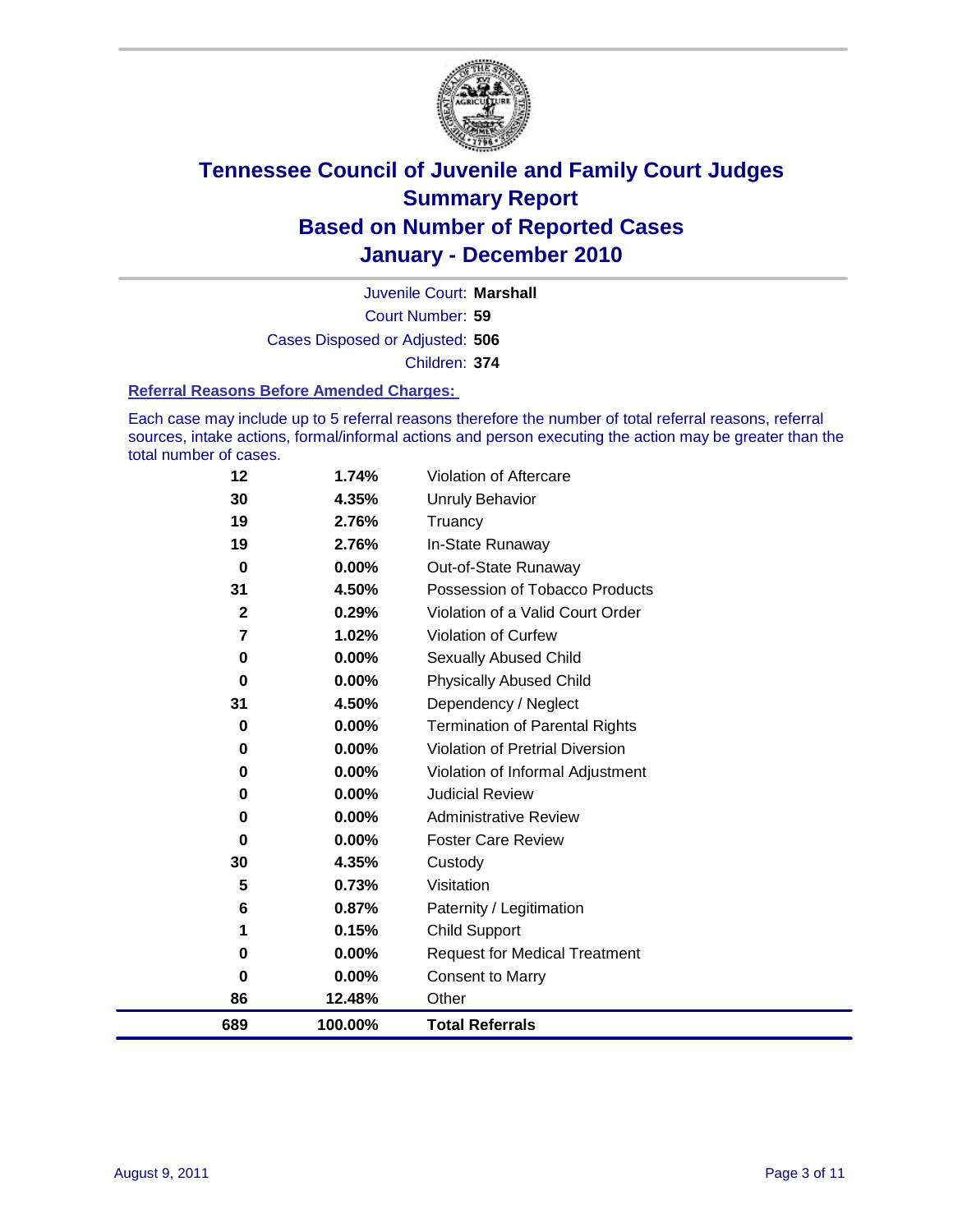

|                            |                                 |          | Juvenile Court: Marshall |  |  |  |
|----------------------------|---------------------------------|----------|--------------------------|--|--|--|
|                            | Court Number: 59                |          |                          |  |  |  |
|                            | Cases Disposed or Adjusted: 506 |          |                          |  |  |  |
|                            |                                 |          | Children: 374            |  |  |  |
| <b>Referral Sources: 1</b> |                                 |          |                          |  |  |  |
|                            | 392                             | 56.89%   | Law Enforcement          |  |  |  |
|                            | 71                              | 10.30%   | Parents                  |  |  |  |
|                            | 12                              | 1.74%    | Relatives                |  |  |  |
|                            | 21                              | 3.05%    | Self                     |  |  |  |
|                            | 56                              | 8.13%    | School                   |  |  |  |
|                            | 0                               | $0.00\%$ | <b>CSA</b>               |  |  |  |
|                            | 29                              | 4.21%    | DCS                      |  |  |  |

| 689          | 100.00%        | <b>Total Referral Sources</b>     |
|--------------|----------------|-----------------------------------|
| 3            | 0.44%          | Other                             |
| 0            | $0.00\%$       | Unknown                           |
| 0            | $0.00\%$       | Hospital                          |
| 19           | 2.76%          | Child & Parent                    |
| 25           | 3.63%          | Victim                            |
| 21           | 3.05%          | <b>Other Court</b>                |
| 9            | 1.31%          | Social Agency                     |
| 28           | 4.06%          | <b>Court Staff</b>                |
| 1            | 0.15%          | <b>District Attorney's Office</b> |
| $\mathbf{2}$ | 0.29%          | <b>Other State Department</b>     |
| 29           | 4.21%          | <b>DCS</b>                        |
| 0            | $0.00\%$       | <b>CSA</b>                        |
| 56           | 8.13%          | School                            |
| 21           | 3.05%          | Self                              |
| 12           | 1.74%          | Relatives                         |
| 71           | 10.30%         | Parents                           |
| ১৬∠          | <b>JD.0Y70</b> | Law Enforcement                   |

### **Age of Child at Referral: 2**

| 0   | 0.00%  | Unknown            |
|-----|--------|--------------------|
|     |        |                    |
|     | 1.87%  | Ages 19 and Over   |
| 136 | 36.36% | Ages 17 through 18 |
| 120 | 32.09% | Ages 15 through 16 |
| 40  | 10.70% | Ages 13 through 14 |
| 14  | 3.74%  | Ages 11 through 12 |
| 57  | 15.24% | Ages 10 and Under  |
|     | 7      |                    |

<sup>1</sup> If different than number of Referral Reasons (689), verify accuracy of your court's data.

One child could be counted in multiple categories, verify accuracy of your court's data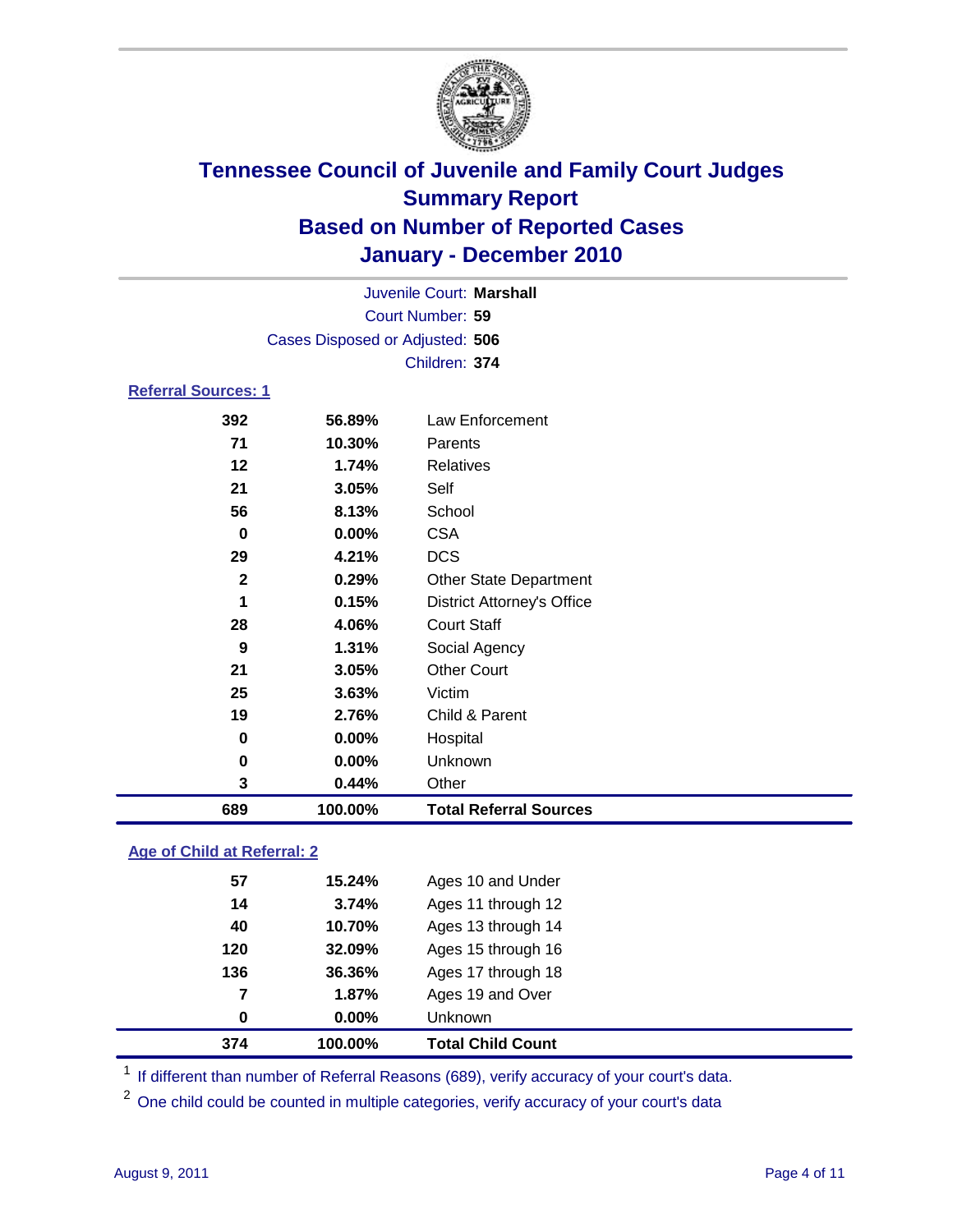

| Juvenile Court: Marshall                |                                 |                          |  |  |  |
|-----------------------------------------|---------------------------------|--------------------------|--|--|--|
|                                         | Court Number: 59                |                          |  |  |  |
|                                         | Cases Disposed or Adjusted: 506 |                          |  |  |  |
|                                         |                                 | Children: 374            |  |  |  |
| Sex of Child: 1                         |                                 |                          |  |  |  |
| 226                                     | 60.43%                          | Male                     |  |  |  |
| 148                                     | 39.57%                          | Female                   |  |  |  |
| $\mathbf 0$                             | 0.00%                           | Unknown                  |  |  |  |
| 374                                     | 100.00%                         | <b>Total Child Count</b> |  |  |  |
| Race of Child: 1                        |                                 |                          |  |  |  |
| 319                                     | 85.29%                          | White                    |  |  |  |
| 42                                      | 11.23%                          | African American         |  |  |  |
| $\mathbf 0$                             | 0.00%                           | Native American          |  |  |  |
| $\bf{0}$                                | 0.00%                           | Asian                    |  |  |  |
| 12                                      | 3.21%                           | Mixed                    |  |  |  |
| 1                                       | 0.27%                           | Unknown                  |  |  |  |
| 374                                     | 100.00%                         | <b>Total Child Count</b> |  |  |  |
| <b>Hispanic Origin: 1</b>               |                                 |                          |  |  |  |
| 12                                      | 3.21%                           | Yes                      |  |  |  |
| 361                                     | 96.52%                          | No                       |  |  |  |
| 1                                       | 0.27%                           | Unknown                  |  |  |  |
| 374                                     | 100.00%                         | <b>Total Child Count</b> |  |  |  |
| <b>School Enrollment of Children: 1</b> |                                 |                          |  |  |  |
| 310                                     | 82.89%                          | Yes                      |  |  |  |
| 59                                      | 15.78%                          | No                       |  |  |  |
| 5                                       | 1.34%                           | Unknown                  |  |  |  |
| 374                                     | 100.00%                         | <b>Total Child Count</b> |  |  |  |

One child could be counted in multiple categories, verify accuracy of your court's data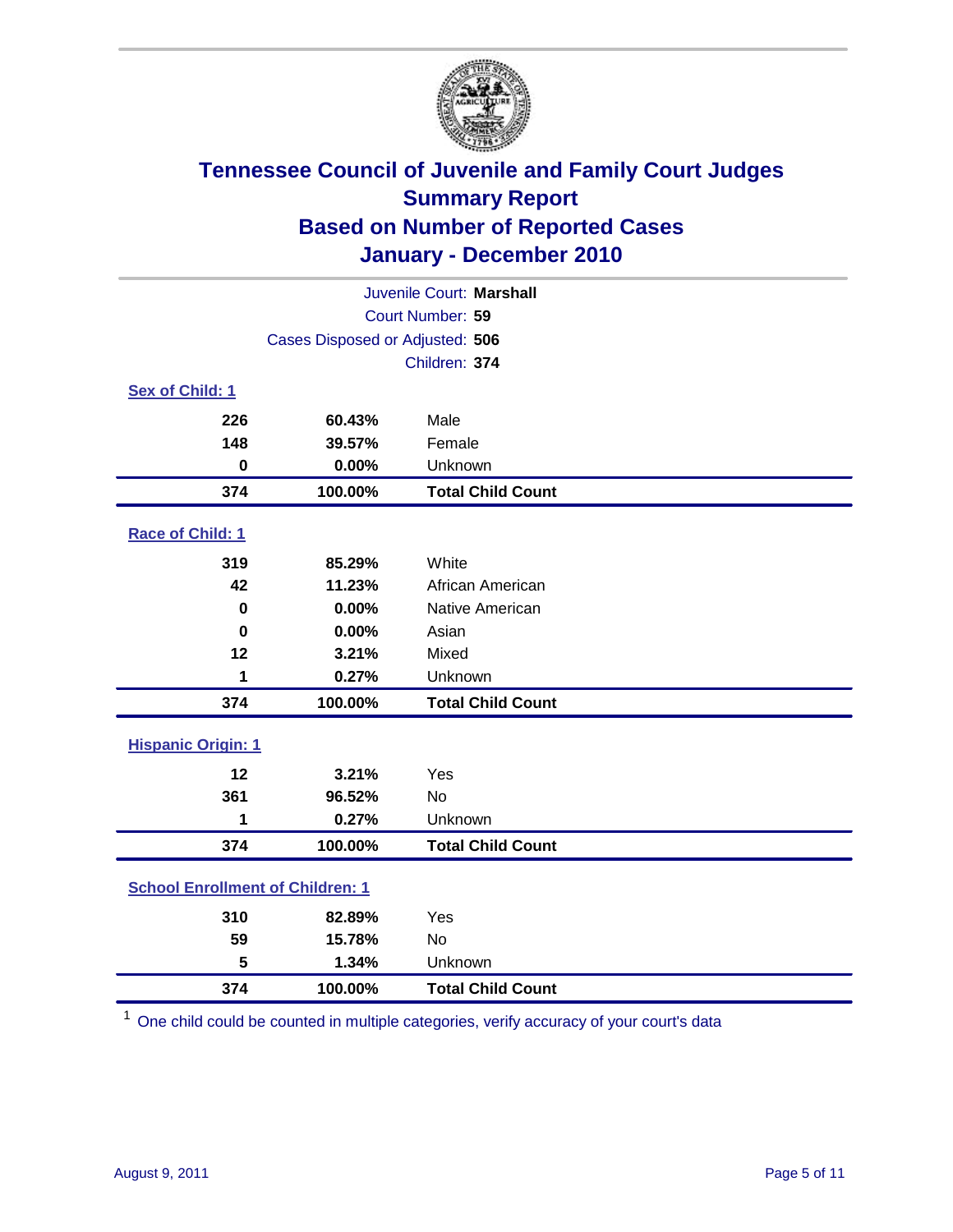

Court Number: **59** Juvenile Court: **Marshall** Cases Disposed or Adjusted: **506** Children: **374**

#### **Living Arrangement of Child at Time of Referral: 1**

|     | 100.00% | <b>Total Child Count</b>     |
|-----|---------|------------------------------|
| 10  | 2.67%   | Other                        |
| 3   | 0.80%   | Unknown                      |
| 6   | 1.60%   | Independent                  |
| 0   | 0.00%   | In an Institution            |
| 1   | 0.27%   | In a Residential Center      |
| 9   | 2.41%   | In a Group Home              |
| 9   | 2.41%   | With Foster Family           |
| 1   | 0.27%   | With Adoptive Parents        |
| 47  | 12.57%  | <b>With Relatives</b>        |
| 39  | 10.43%  | With Father                  |
| 138 | 36.90%  | With Mother                  |
| 28  | 7.49%   | With Mother and Stepfather   |
| 3   | 0.80%   | With Father and Stepmother   |
| 80  | 21.39%  | With Both Biological Parents |
|     | 374     |                              |

#### **Type of Detention: 2**

| 506      | 100.00%  | <b>Total Detention Count</b> |  |
|----------|----------|------------------------------|--|
| $\bf{0}$ | 0.00%    | Other                        |  |
| 469      | 92.69%   | Does Not Apply               |  |
| 0        | 0.00%    | Unknown                      |  |
| 0        | $0.00\%$ | Psychiatric Hospital         |  |
| 0        | 0.00%    | Jail - No Separation         |  |
| 0        | $0.00\%$ | Jail - Partial Separation    |  |
| 0        | $0.00\%$ | Jail - Complete Separation   |  |
| 37       | 7.31%    | Juvenile Detention Facility  |  |
| 0        | $0.00\%$ | Non-Secure Placement         |  |
|          |          |                              |  |

<sup>1</sup> One child could be counted in multiple categories, verify accuracy of your court's data

<sup>2</sup> If different than number of Cases (506) verify accuracy of your court's data.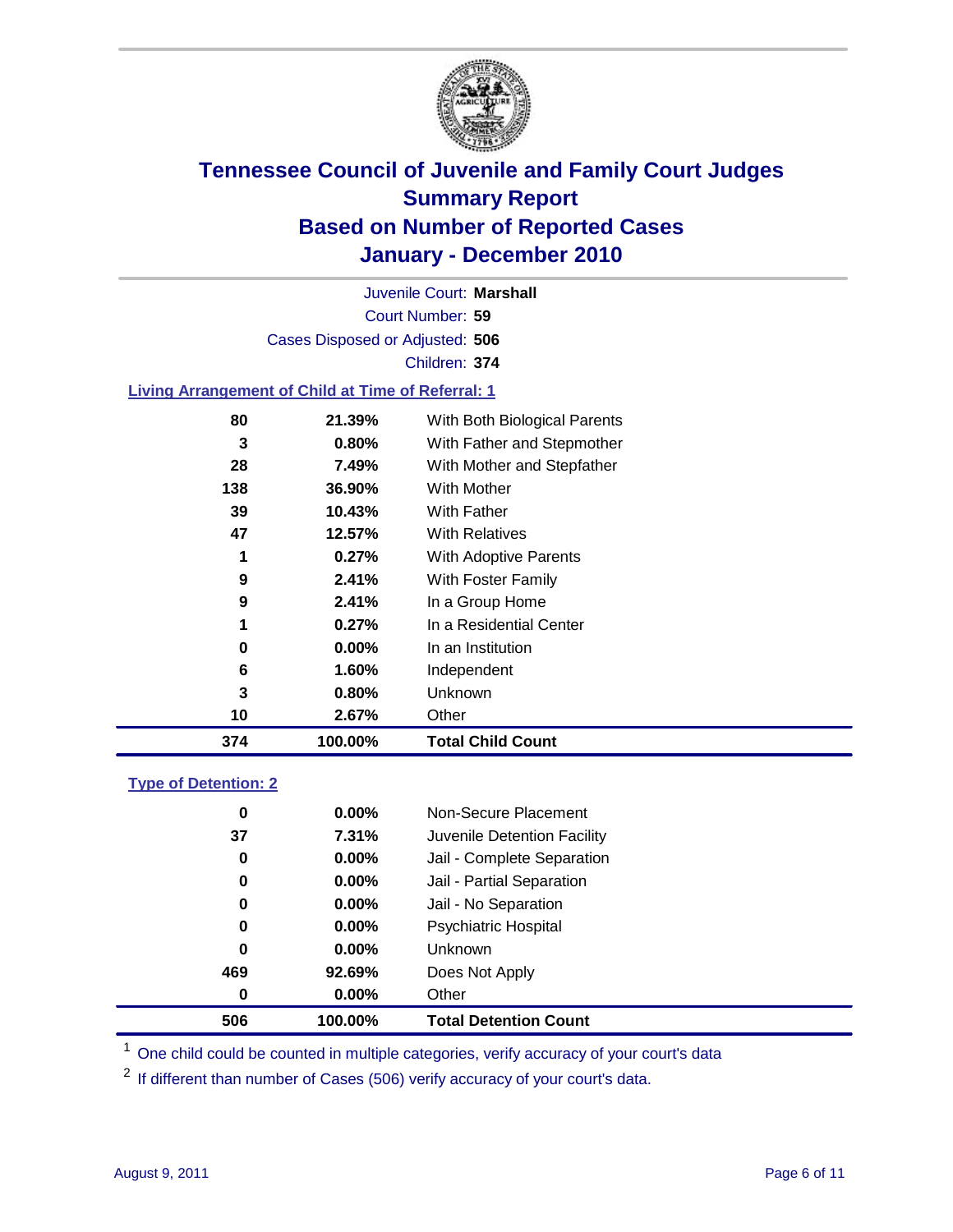

|                                                    | Juvenile Court: Marshall             |                                     |  |  |  |  |
|----------------------------------------------------|--------------------------------------|-------------------------------------|--|--|--|--|
|                                                    | Court Number: 59                     |                                     |  |  |  |  |
|                                                    | Cases Disposed or Adjusted: 506      |                                     |  |  |  |  |
|                                                    | Children: 374                        |                                     |  |  |  |  |
| <b>Placement After Secure Detention Hearing: 1</b> |                                      |                                     |  |  |  |  |
| 19                                                 | Returned to Prior Living Arrangement |                                     |  |  |  |  |
| 5                                                  | 0.99%                                | Juvenile Detention Facility         |  |  |  |  |
| $\bf{0}$                                           | 0.00%                                | Jail                                |  |  |  |  |
| 1                                                  | 0.20%                                | Shelter / Group Home                |  |  |  |  |
| 3                                                  | 0.59%                                | <b>Foster Family Home</b>           |  |  |  |  |
| $\bf{0}$                                           | 0.00%                                | Psychiatric Hospital                |  |  |  |  |
| 0                                                  | 0.00%                                | Unknown                             |  |  |  |  |
| 469                                                | 92.69%                               | Does Not Apply                      |  |  |  |  |
| 9                                                  | 1.78%                                | Other                               |  |  |  |  |
| 506                                                | 100.00%                              | <b>Total Placement Count</b>        |  |  |  |  |
|                                                    |                                      |                                     |  |  |  |  |
| <b>Intake Actions: 2</b>                           |                                      |                                     |  |  |  |  |
| 289                                                | 41.94%                               | <b>Petition Filed</b>               |  |  |  |  |
| 44                                                 | 6.39%                                | <b>Motion Filed</b>                 |  |  |  |  |
| 330                                                | 47.90%                               | <b>Citation Processed</b>           |  |  |  |  |
| $\bf{0}$                                           | 0.00%                                | Notification of Paternity Processed |  |  |  |  |
| 1                                                  | 0.15%                                | Scheduling of Judicial Review       |  |  |  |  |
| 0                                                  | 0.00%                                | Scheduling of Administrative Review |  |  |  |  |
| $\bf{0}$                                           | 0.00%                                | Scheduling of Foster Care Review    |  |  |  |  |
| $\bf{0}$                                           | 0.00%                                | Unknown                             |  |  |  |  |
| 3                                                  | 0.44%                                | Does Not Apply                      |  |  |  |  |
| 22                                                 | 3.19%                                | Other                               |  |  |  |  |
| 689                                                | 100.00%                              | <b>Total Intake Count</b>           |  |  |  |  |

<sup>1</sup> If different than number of Cases (506) verify accuracy of your court's data.

<sup>2</sup> If different than number of Referral Reasons (689), verify accuracy of your court's data.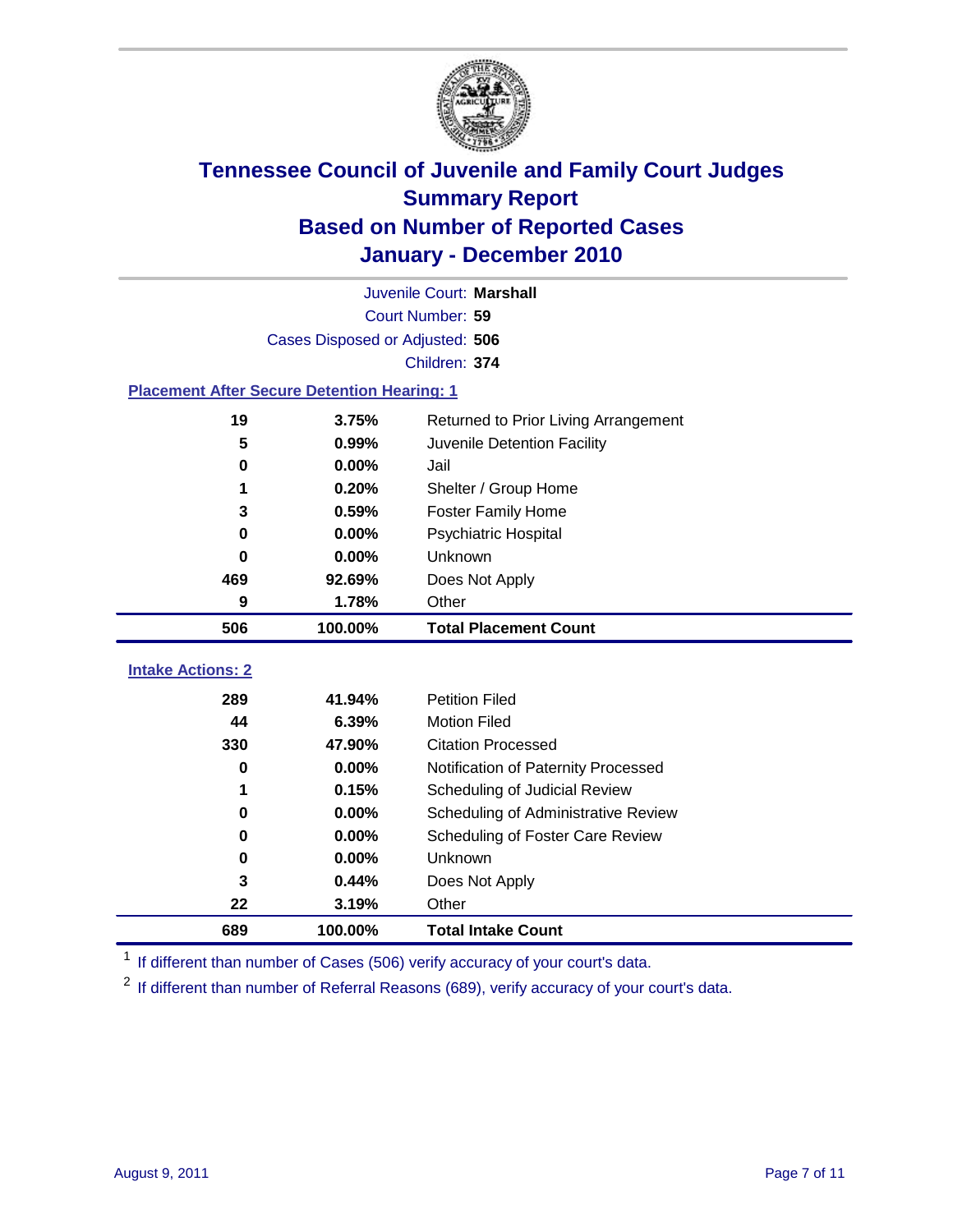

Court Number: **59** Juvenile Court: **Marshall** Cases Disposed or Adjusted: **506** Children: **374**

#### **Last Grade Completed by Child: 1**

| 34                                      | 9.09%   | Too Young for School         |  |
|-----------------------------------------|---------|------------------------------|--|
| 5                                       | 1.34%   | Preschool                    |  |
| $\mathbf 2$                             | 0.53%   | Kindergarten                 |  |
| $\mathbf{2}$                            | 0.53%   | 1st Grade                    |  |
| 5                                       | 1.34%   | 2nd Grade                    |  |
| 4                                       | 1.07%   | 3rd Grade                    |  |
| 5                                       | 1.34%   | 4th Grade                    |  |
| 9                                       | 2.41%   | 5th Grade                    |  |
| 12                                      | 3.21%   | 6th Grade                    |  |
| 21                                      | 5.61%   | 7th Grade                    |  |
| 38                                      | 10.16%  | 8th Grade                    |  |
| 66                                      | 17.65%  | 9th Grade                    |  |
| 69                                      | 18.45%  | 10th Grade                   |  |
| 66                                      | 17.65%  | 11th Grade                   |  |
| 0                                       | 0.00%   | 12th Grade                   |  |
| 0                                       | 0.00%   | Non-Graded Special Ed        |  |
| $\mathbf{2}$                            | 0.53%   | <b>GED</b>                   |  |
| 16                                      | 4.28%   | Graduated                    |  |
| $\bf{0}$                                | 0.00%   | <b>Never Attended School</b> |  |
| 13                                      | 3.48%   | Unknown                      |  |
| 5                                       | 1.34%   | Other                        |  |
| 374                                     | 100.00% | <b>Total Child Count</b>     |  |
| <b>Enrolled in Special Education: 1</b> |         |                              |  |

| 374                                   | 100.00% | <b>Total Child Count</b> |  |  |
|---------------------------------------|---------|--------------------------|--|--|
| 8                                     | 2.14%   | <b>Unknown</b>           |  |  |
| 341                                   | 91.18%  | No                       |  |  |
| 25                                    | 6.68%   | Yes                      |  |  |
| $\mathbf{r}$ only a  opposite example |         |                          |  |  |

One child could be counted in multiple categories, verify accuracy of your court's data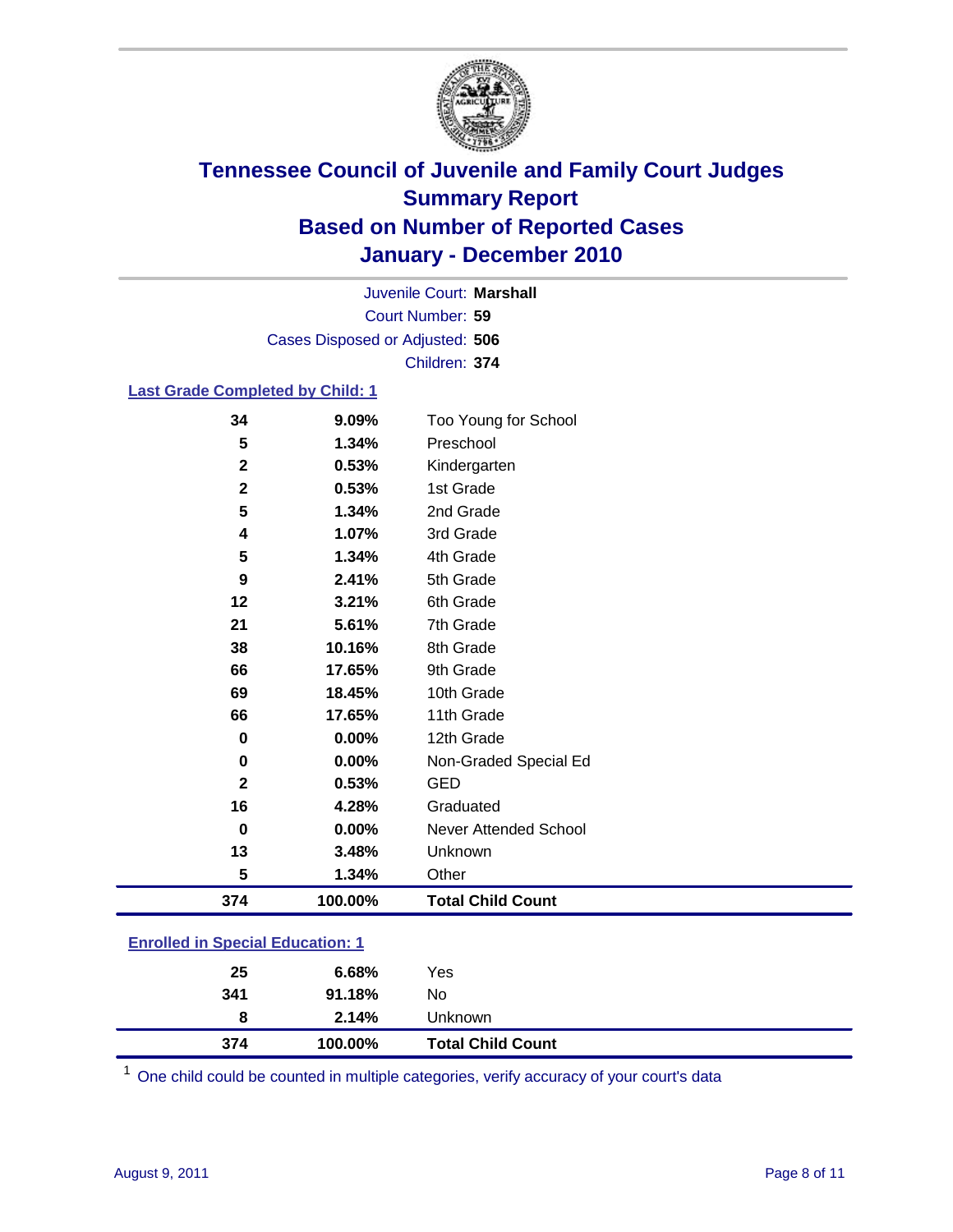

|                              |                                 | Juvenile Court: Marshall  |
|------------------------------|---------------------------------|---------------------------|
|                              |                                 | Court Number: 59          |
|                              | Cases Disposed or Adjusted: 506 |                           |
|                              |                                 | Children: 374             |
| <b>Action Executed By: 1</b> |                                 |                           |
| 629                          | 91.29%                          | Judge                     |
| 0                            | $0.00\%$                        | Magistrate                |
| 60                           | 8.71%                           | <b>YSO</b>                |
| $\bf{0}$                     | $0.00\%$                        | Other                     |
| 0                            | 0.00%                           | Unknown                   |
| 689                          | 100.00%                         | <b>Total Action Count</b> |

### **Formal / Informal Actions: 1**

| 29  | 4.21%    | Dismissed                                        |
|-----|----------|--------------------------------------------------|
| 30  | 4.35%    | Retired / Nolle Prosequi                         |
| 137 | 19.88%   | <b>Complaint Substantiated Delinquent</b>        |
| 68  | 9.87%    | <b>Complaint Substantiated Status Offender</b>   |
| 31  | 4.50%    | <b>Complaint Substantiated Dependent/Neglect</b> |
| 0   | $0.00\%$ | <b>Complaint Substantiated Abused</b>            |
| 0   | $0.00\%$ | <b>Complaint Substantiated Mentally III</b>      |
| 63  | 9.14%    | Informal Adjustment                              |
| 35  | 5.08%    | <b>Pretrial Diversion</b>                        |
| 1   | 0.15%    | <b>Transfer to Adult Court Hearing</b>           |
| 4   | 0.58%    | Charges Cleared by Transfer to Adult Court       |
| 41  | 5.95%    | Special Proceeding                               |
| 1   | 0.15%    | <b>Review Concluded</b>                          |
| 0   | $0.00\%$ | Case Held Open                                   |
| 249 | 36.14%   | Other                                            |
| 0   | $0.00\%$ | <b>Unknown</b>                                   |
| 689 | 100.00%  | <b>Total Action Count</b>                        |

<sup>1</sup> If different than number of Referral Reasons (689), verify accuracy of your court's data.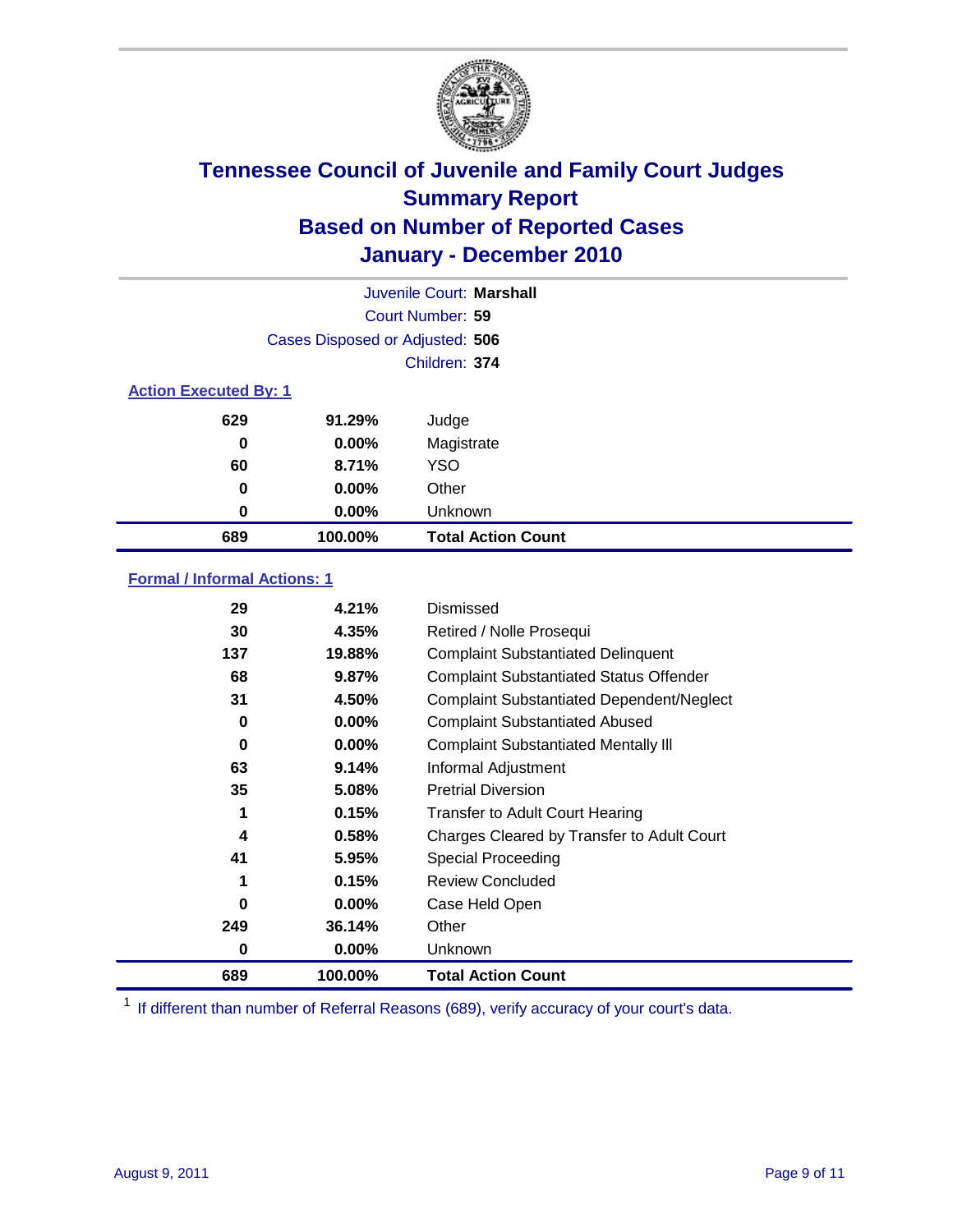

|                       |                                 | Juvenile Court: Marshall                              |
|-----------------------|---------------------------------|-------------------------------------------------------|
|                       |                                 | Court Number: 59                                      |
|                       | Cases Disposed or Adjusted: 506 |                                                       |
|                       |                                 | Children: 374                                         |
| <b>Case Outcomes:</b> |                                 | There can be multiple outcomes for one child or case. |
| 28                    | 2.11%                           | <b>Case Dismissed</b>                                 |
| 66                    | 4.98%                           | Case Retired or Nolle Prosequi                        |
| 260                   | 19.62%                          | Warned / Counseled                                    |
| 2                     | 0.15%                           | <b>Held Open For Review</b>                           |
| 49                    | 3.70%                           | Supervision / Probation to Juvenile Court             |
| 0                     | 0.00%                           | <b>Probation to Parents</b>                           |
| 30                    | 2.26%                           | Referral to Another Entity for Supervision / Service  |
| 13                    | 0.98%                           | Referred for Mental Health Counseling                 |
| 4                     | 0.30%                           | Referred for Alcohol and Drug Counseling              |
| 0                     | 0.00%                           | <b>Referred to Alternative School</b>                 |
| 0                     | 0.00%                           | Referred to Private Child Agency                      |
| 13                    | 0.98%                           | Referred to Defensive Driving School                  |
| 29                    | 2.19%                           | Referred to Alcohol Safety School                     |
| 25                    | 1.89%                           | Referred to Juvenile Court Education-Based Program    |
| 1                     | 0.08%                           | Driver's License Held Informally                      |
| 1                     | 0.08%                           | <b>Voluntary Placement with DMHMR</b>                 |
| 0                     | 0.00%                           | <b>Private Mental Health Placement</b>                |
| 0                     | 0.00%                           | <b>Private MR Placement</b>                           |
| 0                     | 0.00%                           | Placement with City/County Agency/Facility            |
| 0                     | 0.00%                           | Placement with Relative / Other Individual            |
| 80                    | 6.04%                           | Fine                                                  |
| 73                    | 5.51%                           | <b>Public Service</b>                                 |
| 38                    | 2.87%                           | Restitution                                           |
| 0                     | 0.00%                           | <b>Runaway Returned</b>                               |
| 28                    | 2.11%                           | No Contact Order                                      |
| 0                     | 0.00%                           | Injunction Other than No Contact Order                |
| 9                     | 0.68%                           | <b>House Arrest</b>                                   |
| 6                     | 0.45%                           | <b>Court Defined Curfew</b>                           |
| 0                     | 0.00%                           | Dismissed from Informal Adjustment                    |
| 0                     | 0.00%                           | <b>Dismissed from Pretrial Diversion</b>              |
| 0                     | 0.00%                           | Released from Probation                               |
| 1                     | 0.08%                           | <b>Transferred to Adult Court</b>                     |
| 0                     | $0.00\%$                        | <b>DMHMR Involuntary Commitment</b>                   |